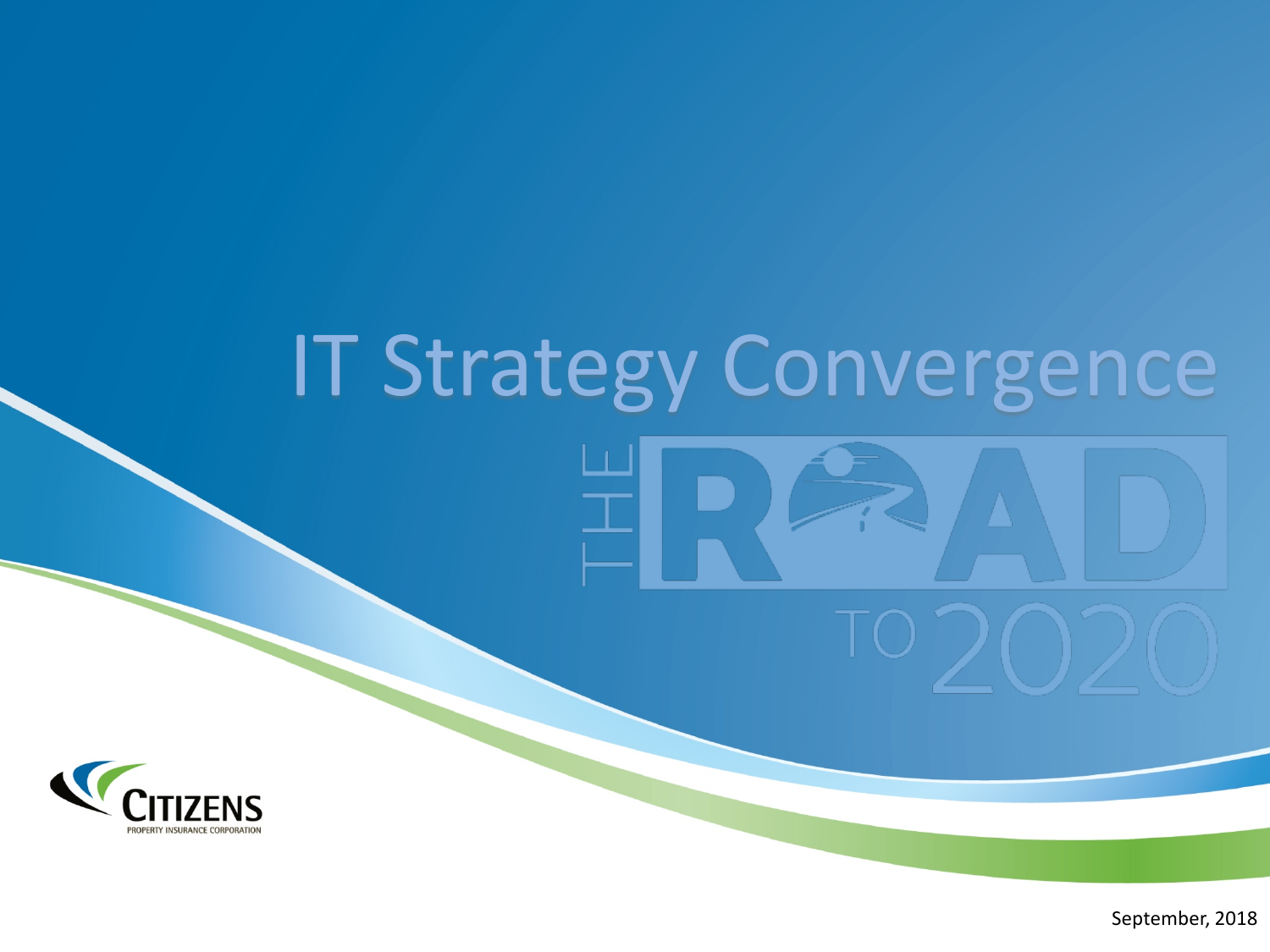

IT Strategy Creation and Approval Process

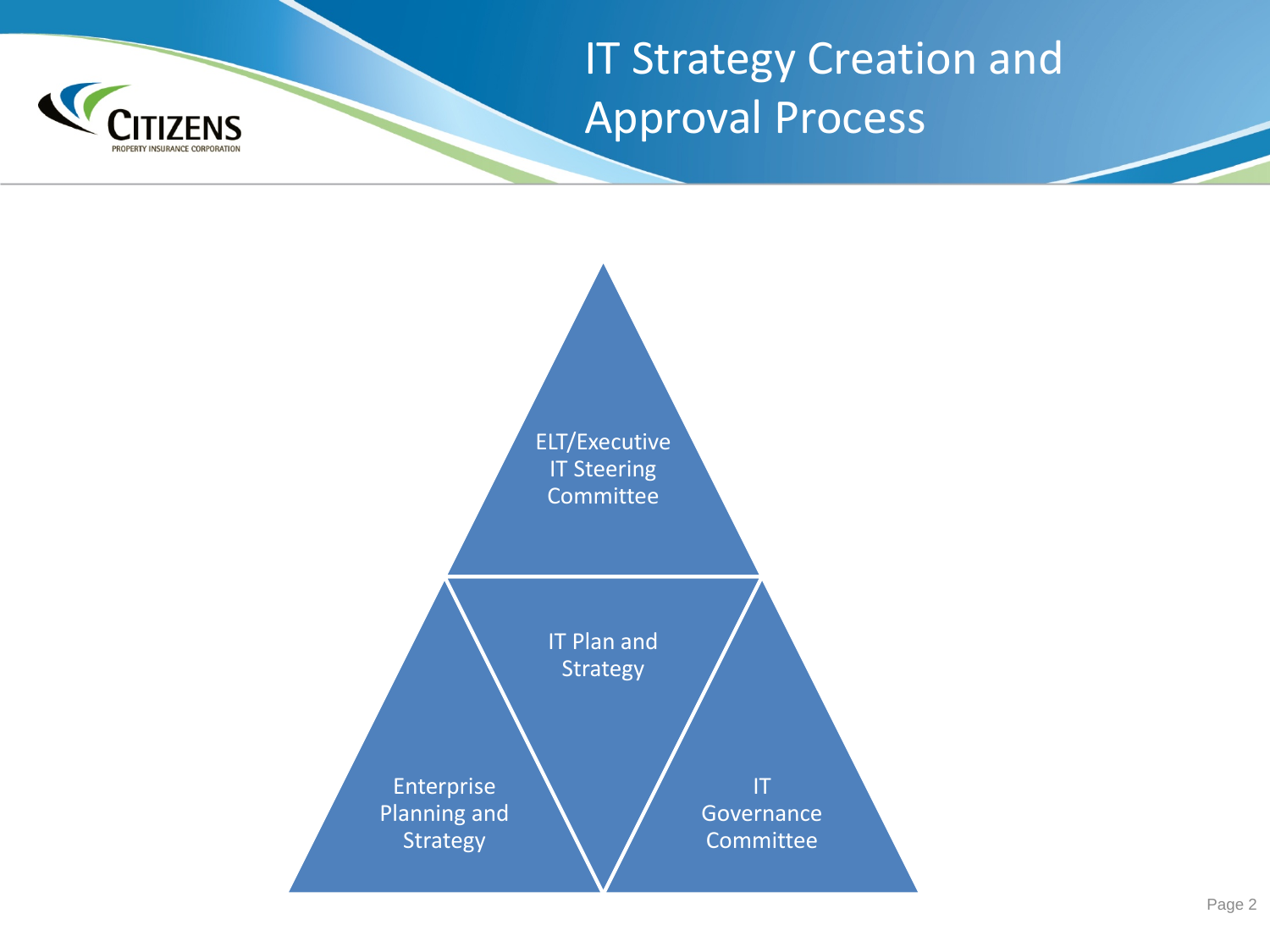# Primary Business Systems Strategy and Relationships



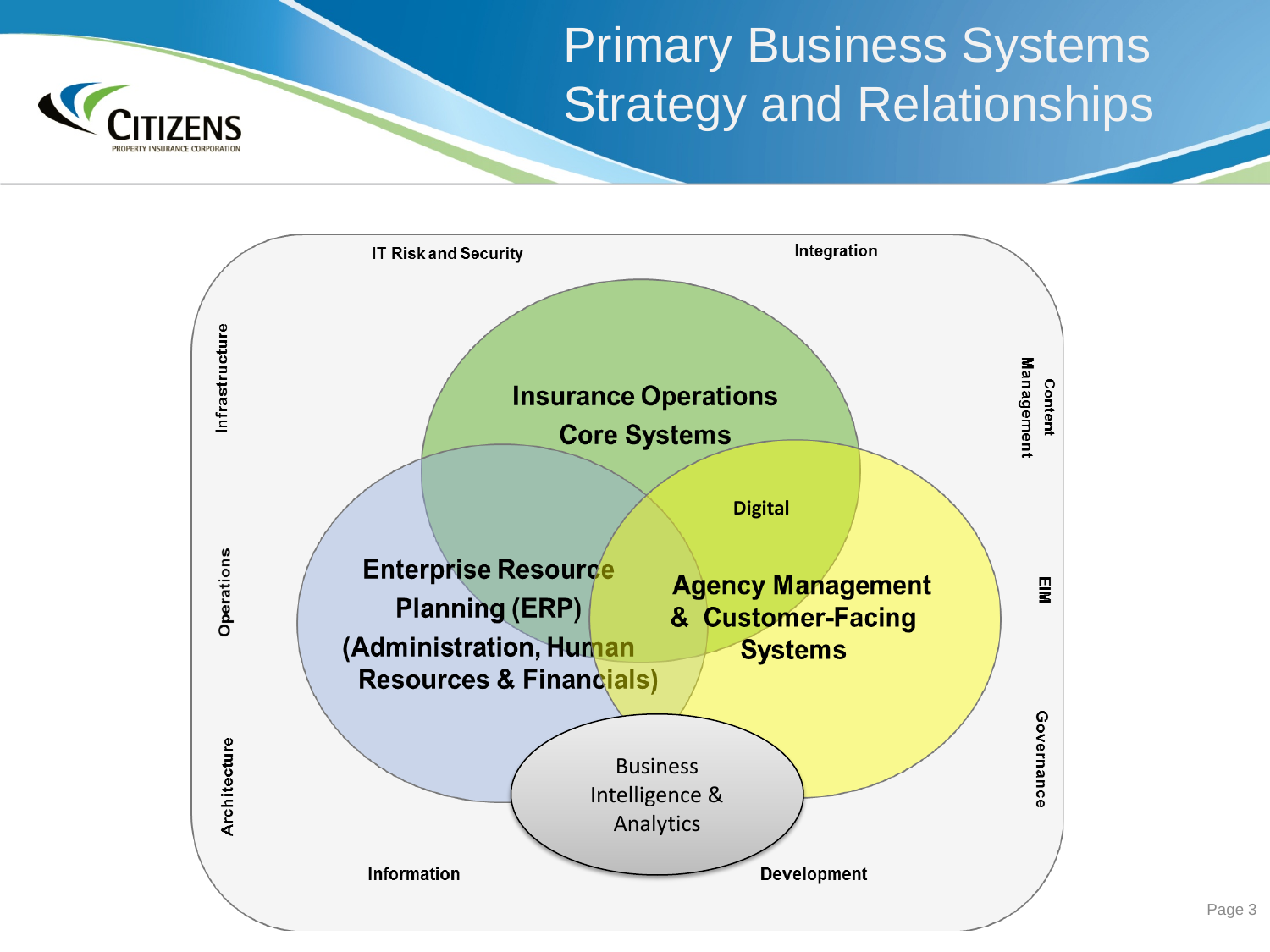

# Business Systems and Technology Convergence

|                                   | Integration<br>IT Risk and Security                                                                                                                                                                                                                                                                                                                   |                        | <b>Enterprise Systems Strategy</b>                                                                                                                                                                                                                                                                                                                                                                                                                                                                                                                                                                                                           |                             |
|-----------------------------------|-------------------------------------------------------------------------------------------------------------------------------------------------------------------------------------------------------------------------------------------------------------------------------------------------------------------------------------------------------|------------------------|----------------------------------------------------------------------------------------------------------------------------------------------------------------------------------------------------------------------------------------------------------------------------------------------------------------------------------------------------------------------------------------------------------------------------------------------------------------------------------------------------------------------------------------------------------------------------------------------------------------------------------------------|-----------------------------|
| nfrastru<br>Operation<br>Architec | <b>Insurance Operations</b><br><b>Core Systems</b><br><b>Digital</b><br><b>Enterprise Resource</b><br><b>Agency Management</b><br><b>Planning (ERP)</b><br>& Customer-Facing<br>(Administration, Human<br><b>Systems</b><br><b>Resources &amp; Financials)</b><br><b>Business</b><br>Intelligence &<br><b>Analytics</b><br>Information<br>Development | Content<br>anagom<br>₽ | ERP (CenterPoint) Implementation 2016 - 2018<br>Oracle Cloud + Oracle Service Cloud - In Progress<br><b>Insurance Suite - Version Upgrades</b><br>$\bullet$<br>Guidewire V9 - 2017-2019 - In Progress<br>Alfresco V5.2 (Content Management) - 2018 - Completed<br>Insbridge (Rating Generator) - 2018 - Completed<br>Thunderhead (Document Prep) - 2018-2019<br>Legacy Systems Retirement Strategy/Projects - In Progress<br>Data Retention/Reduction Components - In Progress<br>Agency Management Implementation - In Progress<br>Self-Service Applications Strategy → Digital Strategy<br>Telephony Systems Strategy - 2019-2020 Projects |                             |
|                                   | <b>IT Security Strategy</b>                                                                                                                                                                                                                                                                                                                           |                        | <b>Identity and Access Management Strategy</b><br><b>Security Operations Program</b><br>IT Security Strategy Refresh - 2018                                                                                                                                                                                                                                                                                                                                                                                                                                                                                                                  | <b>Strategy Convergence</b> |
|                                   | <b>Content Management Strategy</b>                                                                                                                                                                                                                                                                                                                    |                        | <b>Strategy Approved - December 2016</b><br>Projects (multi-year) - 2017-2020                                                                                                                                                                                                                                                                                                                                                                                                                                                                                                                                                                | "2020 Vision"               |
|                                   | <b>Warehouse/Reporting Strategy</b>                                                                                                                                                                                                                                                                                                                   |                        | Tactical Strategy: 2017-2018 Projects (multi-year)<br>Long Range Data Warehouse Strategy: 2018-2019<br>Tactical Actuarial/Analytics Strategy - 2018<br>Business Intelligence - 2018-2019                                                                                                                                                                                                                                                                                                                                                                                                                                                     |                             |
|                                   | Cloud<br>Applications & Infrastructure<br><b>Strategy</b>                                                                                                                                                                                                                                                                                             |                        | <b>ERP-Oracle Cloud 2016-2018</b><br><b>Disaster Recovery Strategy</b><br>Phase 3 - Colocation Option - Completed<br>Cloud - Overall Strategy Setting and Launch - 2018<br>$\bullet$<br><b>Direction of Strategic Vendors - Completed</b><br>$\bullet$<br><b>Business Continuity Plans - 2018-2019</b><br>Compute/Storage Infrastructure - 2018 - Completed<br><b>Office Desktop Solutions Options 2018-2019</b><br>Storage/Network/Compute - Completed 2018                                                                                                                                                                                 | Page 4                      |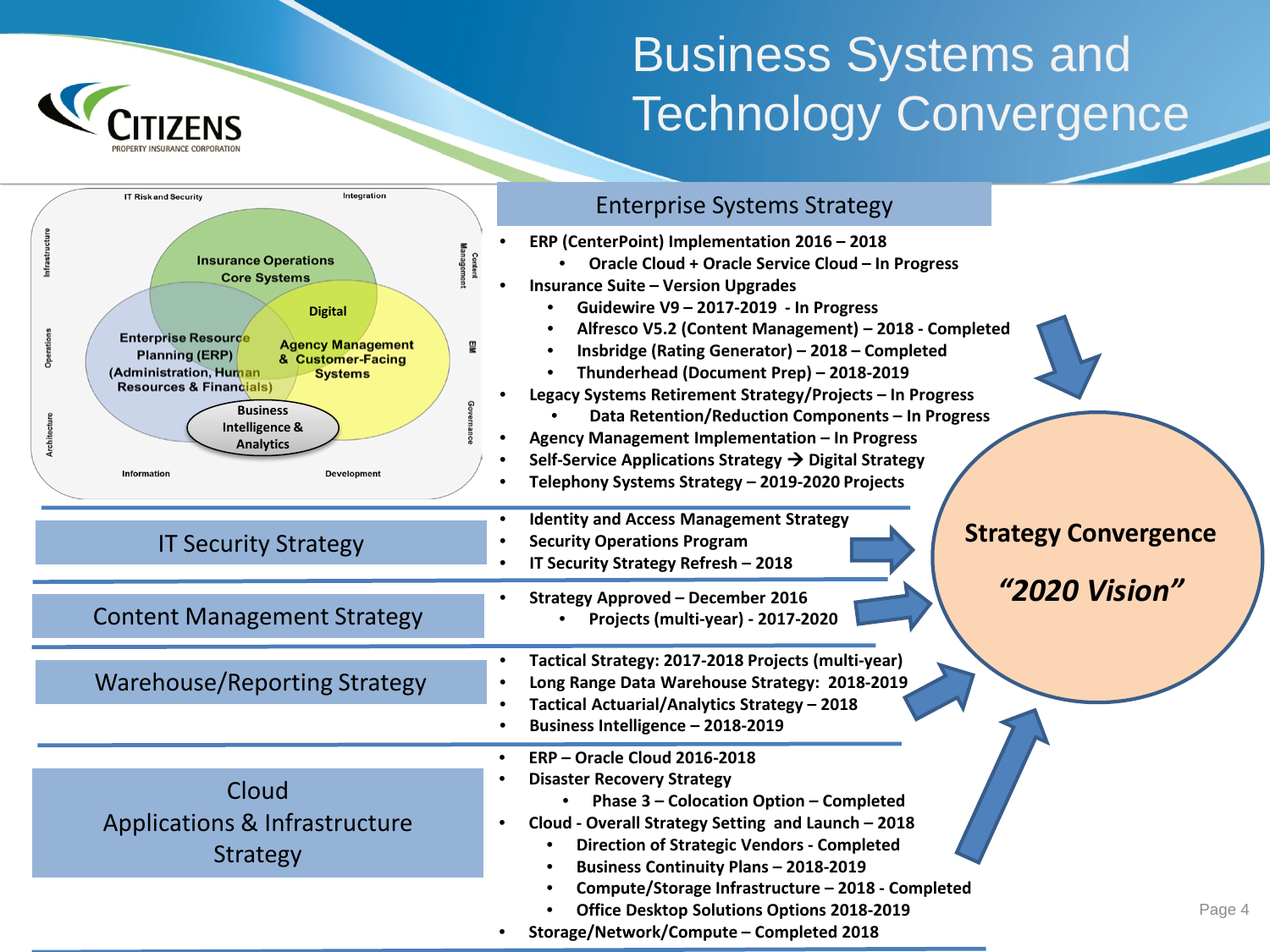# IT Strategic Guideposts and Roadmaps